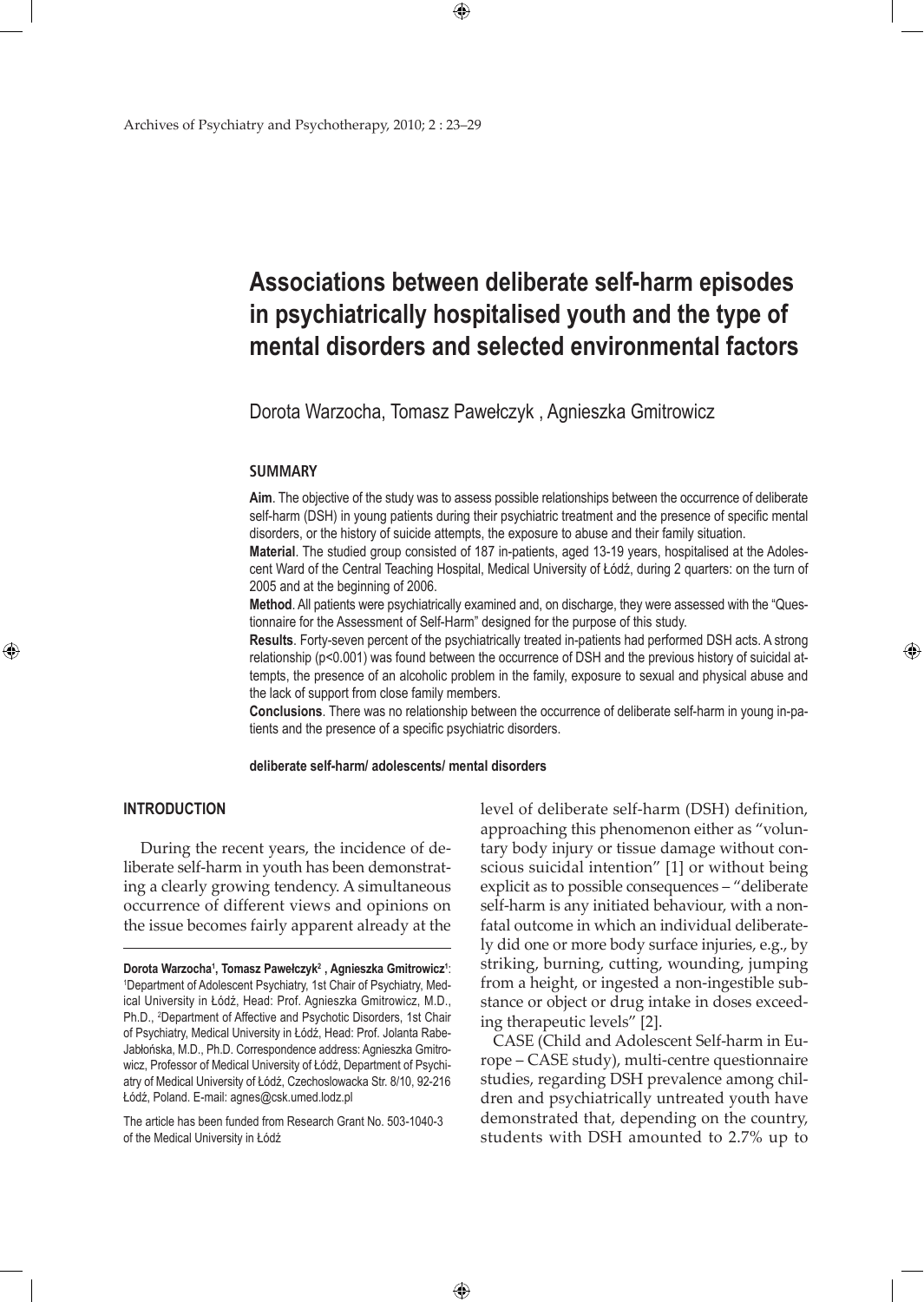⊕

12.9% of the studied population (N=30,000) [3]. The highest percent of DSH (40%) was found among teenagers in institutions [4]. The majority of authors are of the opinion that it is the girls who prevail among the subjects, demonstrating self-harming behaviours [2, 5, 6]. It can be explained by girls' different emotional experiencing of their bodily entity. DSH prevalence among psychiatrically-treated adolescents has been estimated to be within the range from 40% to 61% [7, 8]. When tracing the issue back through the medical records of the Department of Adolescent Psychiatry, Central Teaching Hospital of the Medical University of Łódź, for the year of 2004, it becomes evident that 27% of the hospitalised patients were victims of DSH attempted in various ways [3].

Deliberate self-harms may occur as a symptom, which accompanies many psychic disorders, being described in subjects with diagnosed borderline personality. The associations between self-destructiveness and the above-mentioned personality disorders are so significant that repeated threats of suicide and self-harm have become recognised diagnostic criteria, see both DSM-IV [9] and ICD-10 [10]. It is estimated that 52% to 78% of these patients undertake autodestructive activities. Situations when DSH coincides with alimentation disorders are also important. Strong [11] draws our attention to the significance of psychic and physical traumas, in particular, of sexual abuse, for the initial framing of both these disorders. Moreover, it is assumed that, at the base, they have the same psychological mechanisms, allowing the affected subjects for a sort of repeated experiencing of the primary trauma, this time, in a more controlled way [12]. In ICD-10 [10], DSH are symptoms of hyperkinetic disorders with mental impairment and stereotype movements.

The attempts to estimate the incidence of psychic disorders among the subjects, undertaking the acts of self-harm, indicate that DSH episodes concern a significant percent of this population, varying from 25% up to 90%, depending on the available sources [13]. Most often, in subjects with SH, affective disorders, psychoactive substance abuse and morbid fears (phobias) are identified [14]. It is assumed that an effective treatment of psychic disorders may significantly reduce the prevalence of autoaggressive behaviours in this age group [15].

In 1990, Favazza and Rosenthal [16] suggested the "recurrent self-harm syndrome" to be assigned a separate diagnostic category in the American DSM classification, within the range of unspecific impulse control disorders. Following the ICD-10 classification [10], self-harms should be coded acc. to the entries in Chapter XX - "Deliberate self-harm" (X60-X84). It covers both selfharms without suicidal intentions and suicidal attempts, thus impeding the distinction of particular autodestructive behaviours.

The aetiology of DSH is multifactorial. According to a view, prevailing in the current literature, DSH is a sort of interaction, occurring between biological predisposition (susceptibility) and traumatic experiences from childhood [17]. Autoaggressive behaviours accompany many genetically determined syndromes with mental impairment [18].

A number of reports indicate a relationship between family situation in childhood and later undertaking of autoaggressive behaviours [19, 20]. Growing up in dysfunctional families, with acts of domestic violence or with long-term feeling of being neglected may trigger negative emotions [21] and self-harms may be a simple attempt of abreaction. Among the adolescents with DSH in history, treated at the Department of Adolescent Psychiatry, Central Teaching Hospital of the Medical University of Łódź in 2004, 11% had experienced sexual abuse, while 18% had been victims of physical violence [3]. The probability of DSH is also higher in youth, brought up in incomplete families [2]. According to the results of studies by Lewandowska et al. [22], it appears that 50% of young people with selfharming behaviours have been raised without one parent. The effects of contact loss with important persons on the incidence of DSH have, among others, been confirmed by studies, performed among psychiatrically treated youth, revealing that 47% of DSH undertaking patients lost contact with their father in childhood [3]. Similarly, a loss of contact with a tutor in institutions became a factor of increased risk for later SH occurrence [23].

⊕

Despite many studies, the effect of certain psychic disorders on self-harm incidence in youth is

Archives of Psychiatry and Psychotherapy, 2010; 2 : 23–29

 $\bigoplus$ 

⊕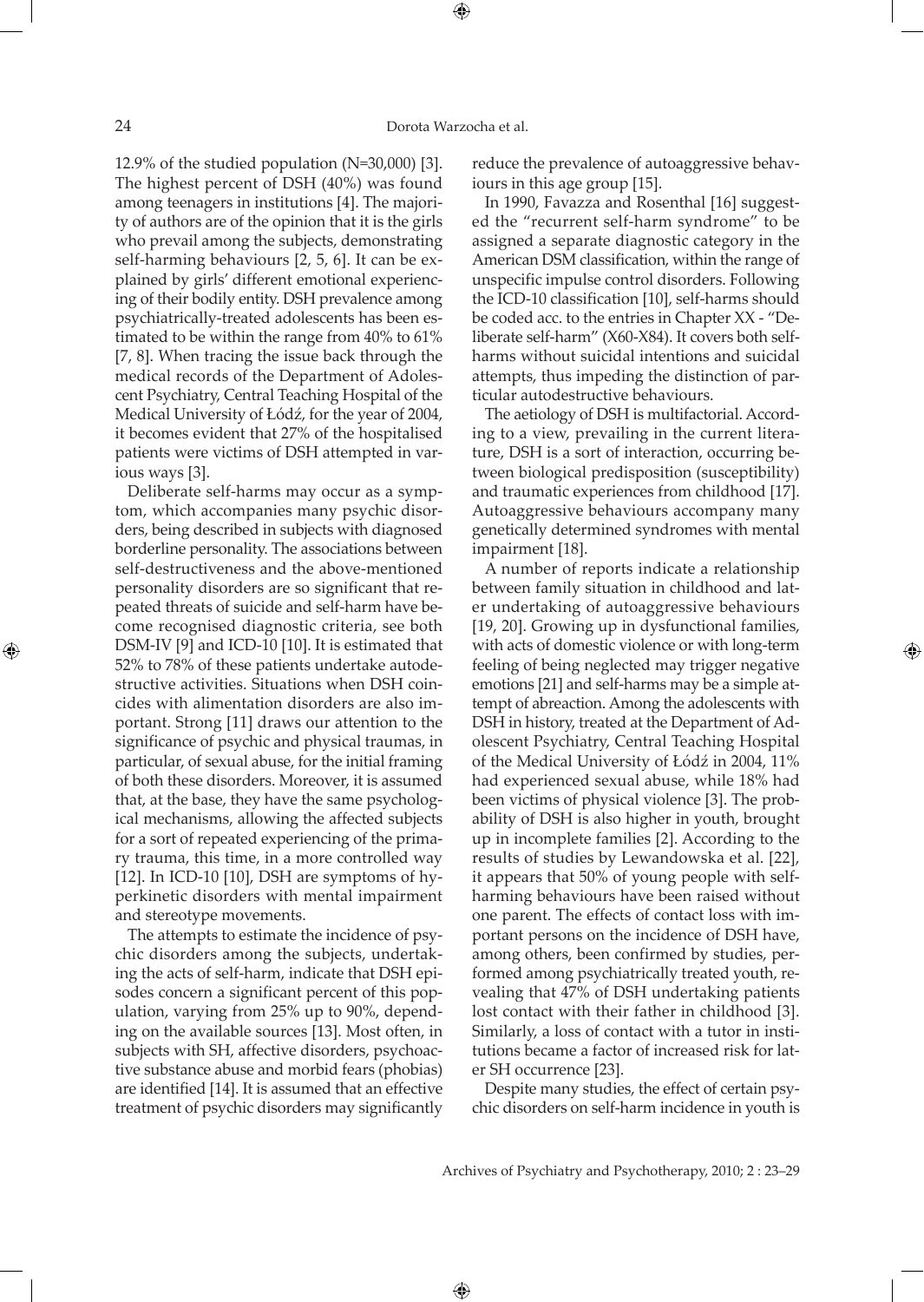⊕

still unsolved, especially in the context of family and traumatic factors.

#### **GOAL**

The goal of the study was and evaluation of the relationships between the occurrence of deliberate self-harm in hospitalised youth and: the diagnosis of certain mental disorders, undertaking of suicidal attempts in the past, sustaining sexual and physical abuse and family situations (divorce of parents, lack of support from family members, the alcoholic problem in family, psychic diseases in family history, a traumatic experience of a parent's death).

#### **MATERIAL**

⊕

The study population included 187 patients (age: 13-19 years), hospitalised at the Department of Adolescent Psychiatry, Central Teaching Hospital of the Medical University of Łódź during the 4th quarter 2005 and the first quarter of 2006. The patients were recruited to the study in sequence of their admission to the hospital. The study population included 58 boys (their mean age: 16.81 years; SD = 1.25 years) and 129 girls (their mean age:  $16.5$  years,  $SD = 1.38$  years). The mean age for the entire study population was 16.59 years (SD = 1.35 years).

Patients with identified mental impairment were excluded from the study for the difficulty in their understanding of questions in the study questionnaires.

#### **METHOD**

All the qualified patients were psychiatrically examined by the same researcher and diagnosed according to the ICD-10 [10] classification; additionally they were evaluated by means of a specially designed "Deliberate self-harm evaluation questionnaire", taking into consideration selected independent variables.

On discharge, the patients were classified into two subgroups in consequence of, at least, one DSH episode, i.e., dependent variable, recorded in the course of hospitalisation. The commonly quoted definition of DSH has been accepted in the study, approaching such an act as: "deprived of suicidal intentions, deliberate infliction of pain and/or body harm" [12].

Statistical analyses were performed by means of the SPSS 12 for Windows PL statistical software package. The conformity of the distribution of variables with normal distribution was evaluated by the Shapiro-Wilk test. The relationships of qualitative variables were evaluated by assessing the prevalence of particular categories in contingency tables, followed by a mutual comparison of the categories by the Chi2 independence test. The maximal, allowed probability of type I error at  $\alpha$ =0.05 was accepted for all the analyses. Accurate test probabilities (p) were calculated for the applied statistics. In order to be able to perform statistical calculations by the Chi2 independence test, rare categories of the "Diagnosis" variable (each category occurring in less than 10% of the patients) were combined together, resulting in a new variable of "Diagnosis" with 4 categories. Goodman and Kruskal's lambda  $(\lambda)$  was accepted as the measure of association.

#### **RESULTS**

 $\bigoplus$ 

At least one act of deliberate self-harm without suicidal intentions occurred in 47% of the examined youth, hospitalised for psychic disorders (N=88, including 76% of girls and 24% of boys). ⊕

The results of one-dimensional analyses, presented in Tab. 1 (*next page*), indicate that the following factors were, in fact, the variables, significantly associated with undertaking the acts of self-harm among all the inpatients, included in the reported study (the factors have been arranged in decreasing order, depending on the lambda coefficient values: "suicidal attempt", "alcoholic problem in family", "sustained physical abuse", "sustained sexual abuse" and "lack of support in family".

No association was shown between the - undertaken acts of self-performance and: the appointed four categories of diagnosis and certain family factors - parents' divorce, death and psychic diseases in family history.

Archives of Psychiatry and Psychotherapy, 2010; 2 : 23–29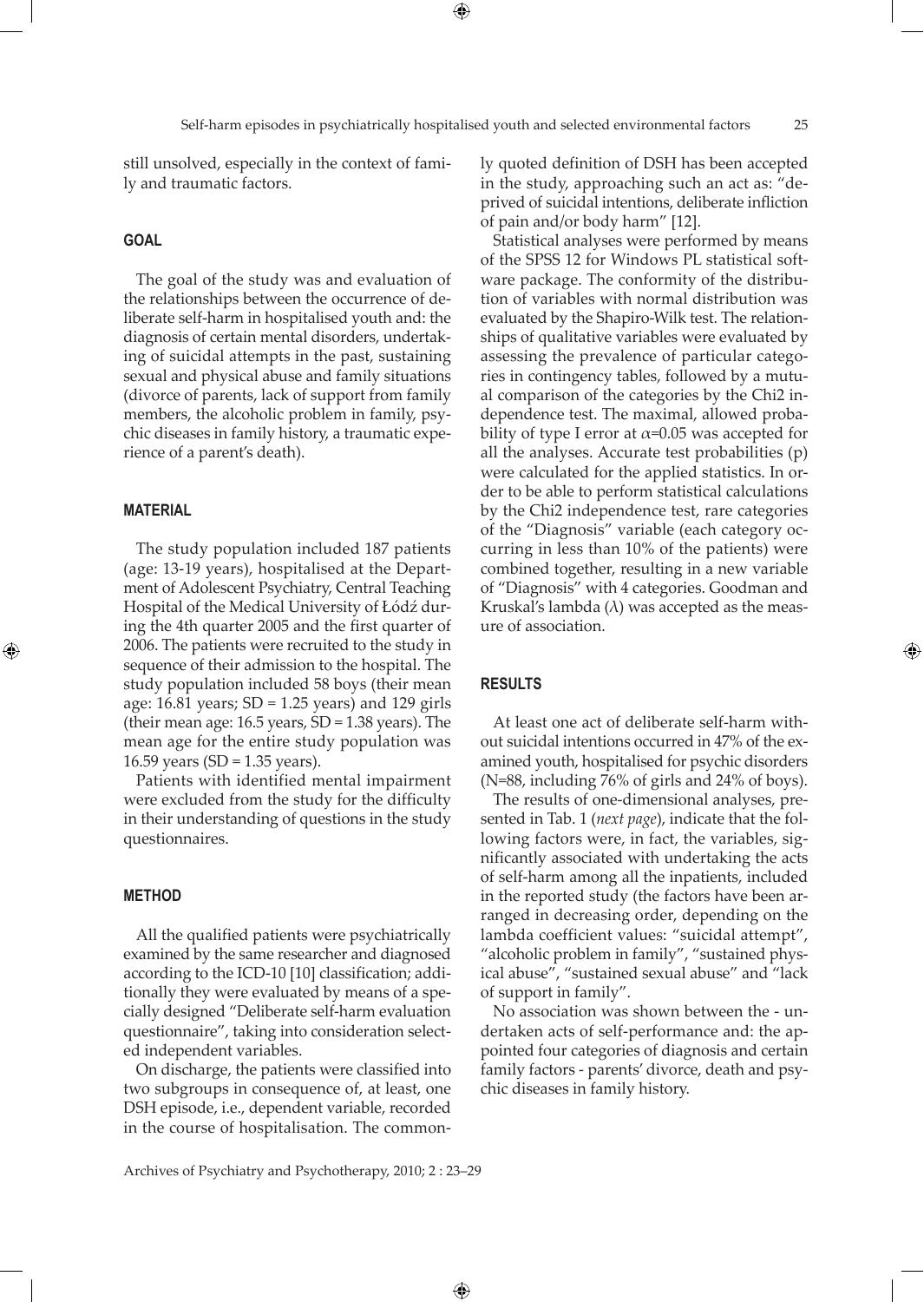#### 26 Dorota Warzocha et al.

 $\bigoplus$ 

| Variable                        | Level                    | <b>SH</b> |             |        |              |        |                |
|---------------------------------|--------------------------|-----------|-------------|--------|--------------|--------|----------------|
|                                 |                          | No (%)    | Yes $N(\%)$ | $X^2$  | df           | P      | $\Lambda^{\S}$ |
| Gender                          | Female                   | 62 (62.6) | 67 (76.1)   | 3.974  | $\mathbf 1$  | 0.057  | 0.057          |
|                                 | Male                     | 37 (37.4) | 21 (23.9)   |        |              |        |                |
| Diagnosis - 4 categories        | F 20, F21, F22           | 33(33.3)  | 36 (40.9)   | 1.802  | 3            | 0.624  | 0.034          |
|                                 | Affective disor-<br>ders | 22 (22.2) | 18 (20.5)   |        |              |        |                |
|                                 | Neurotic disor-<br>ders  | 26 (26.3) | 17(19.3)    |        |              |        |                |
|                                 | Other disorders          | 18 (18.2) | 17(19.3)    |        |              |        |                |
| Suicidal attempts in history    | <b>No</b>                | 78 (78.8) | 32 (36.4)   | 34.618 | $\mathbf{1}$ | 50.001 | 0.398          |
|                                 | Yes                      | 21(21.2)  | 56 (72.7)   |        |              |        |                |
| Parents' divorce                | <b>No</b>                | 89 (89.2) | 75 (85.2)   | 0.943  | 1            | 0.377  | 0.034          |
|                                 | Yes                      | 10(10.1)  | 13 (14.8)   |        |              |        |                |
| Lack of support in the family   | No                       | 88 (88.9) | 67(76.1)    | 5.342  | $\mathbf{1}$ | 0.031  | 0.114          |
|                                 | Yes                      | 11(11.1)  | 21 (23.9)   |        |              |        |                |
| Alcoholic problem in the family | No                       | 89 (89.9) | 49 (55.7)   | 28.208 | $\mathbf 1$  | 50.001 | 0.330          |
|                                 | Yes                      | 10(10.1)  | 39 (44.3)   |        |              |        |                |
| Psychic diseases in the family  | No                       | 86 (86.9) | 82 (93.2)   | 2.034  | $\mathbf 1$  | 0.225  | 0.011          |
|                                 | Yes                      | 13(13.1)  | 6(6.8)      |        |              |        |                |
| Death in the family             | No                       | 91 (91.9) | 76 (86.4)   | 1.505  | $\mathbf 1$  | 0.244  | 0.045          |
|                                 | Yes                      | 8(8.1)    | 12 (13.6)   |        |              |        |                |
| Physical violence experiencing  | No                       | 90 (90.9) | 59 (67.0)   | 16.386 | $\mathbf{1}$ | 50.001 | 0.227          |
|                                 | Yes                      | 9(9.1)    | 29 (33.0)   |        |              |        |                |
| Sexual abuse in the family      | No                       | 98 (99.0) | 70 (79.5)   | 19.297 | $\mathbf 1$  | 50.001 | 0.193          |
|                                 | Yes                      | 1(1.0)    | 18 (20.5)   |        |              |        |                |

**Table 1.** The relationship between incidence of self-harm episodes and certain specific clinical and environmental variables in the psychiatrically hospitalised youth

X2 – the value of Chi<sup>2</sup> independence test; df – the number of freedom degrees ; p – the value of bilateral accurate test probability; λ - the value of Goodman & Kruskal's lambda; § - dependent variable: self-harm; significant dependencies have been underlined

 $\bigoplus$ 

#### **DISCUSSION**

⊕

The prevalence of deliberate self-harms (DSH) among examined patients at the age between 13 and 19 years, treated for various psychic disorders at the Department of Adolescent Psychiatry, Central Teaching Hospital of the Medical University of Łódź on the turn of 2005 and at the beginning of 2006, was almost twice as high

as that for the year 2004, namely 47% vs. 27% [3]. The data correspond to the mean values of DSH prevalence in youth – 40% to 61% - presented in the English language literature [7, 24]. It should be underlined here that no DSH episodes are recorded in psychiatric patients in Poland. The available data concern, first of all selected populations of school students, not psychiatrically treated. Regarding the students of second⊕

Archives of Psychiatry and Psychotherapy, 2010; 2 : 23–29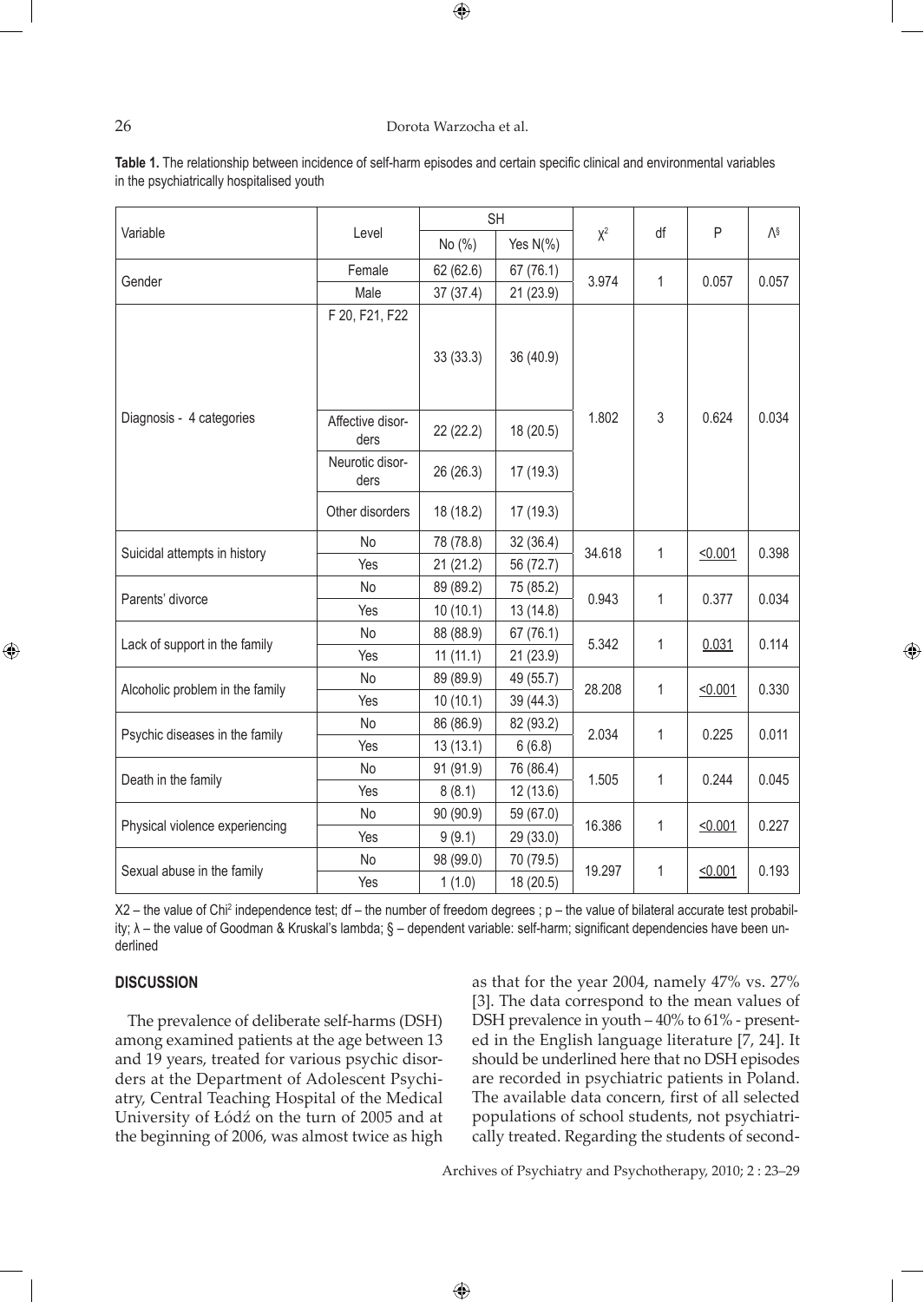ary schools in Poland, DSH prevalence was 15% [22]. Moreover, a more than three times lower prevalence of DSH was shown among school students in the Region of Łódź vs. the hospitalised youth population [22]. It would suggest an association between DSH and mental disorders, which is questioned by single authors [3]. It appears from the distribution of genders in the studied population of patients that girls had undertaken the acts of self-harm almost twice as often as boys, the difference, however, not attaining statistical significance. The authors [25] of one of the scarce studies, in which no statistically significant gender differences were demonstrated among the self-harm committing subjects (the boys even slightly outnumbered the girls), assume that the lesser participation of the male gender may be the result of specially defined inclusion criteria, by which mainly patients with drug intoxications or superficial self-harms are recruited to studies, while ignoring more drastic self-harm methods, more often practiced by boys.

In the presented analysis of data, the methods of self-harm have been omitted, first, because of the specific research target and second, because the patients - regardless of the their gender - used most often the same method, i.e., skin cutting.

⊕

The performed studies did not confirm the hypothesis about a higher DSH prevalence in case of specific subgroups of psychic disorders: psychotic, depressive, neurotic. The obtained results should be interpreted with some care, due to the small numerical force of particular diagnostic subgroups. Similar results were obtained by Nock et al. [26]. They took into account the acts of self-harm recorded during the two months before psychiatric hospitalisation, what provides a certain basis to approaching DSH as coexisting with psychic disorders. The lack of association between DSH committing and any specific psychiatric diagnosis may justify approaching selfharms as behaviours, which play certain roles, rather then symptoms of psychic disorders. At the same time, the fact should be noted of diagnosing different psychic disorders in a considerable percent of subjects, demonstrating autoregressive behaviours [27]. A different – intentional selection of study participants, taking into consideration the presence of DSH already at the

very beginning of the enrolment process, enables - on one hand - to create larger, more uniform groups, while giving a possibility of their comparison with randomly selected control groups on the other. Following this approach, the observation of a higher prevalence of psychic disturbances in self-harming subjects may be more strongly correlated with non-specific psychopathology, such as, for example, feeling sadness, than with a specific psychiatric diagnosis. It is known that depressive disorders, which do not fulfil the criteria of depressive episode, coexist in many other diagnostic categories of ICD [10]. The hypothesis that the depression degree may differentiate the groups with and without SH has not yet gained unequivocal verification. Among the patients, undertaking the acts of selfharm, their majority (more than 2/3rds) achieved results in the Beck scale, which could have indicated severe depression, while the diagnosis of mood disturbances was obtained in only 20-30% of the patients [28, 29]. A high, subjective evaluation of depression may indicate a suffering status in self-harming subjects.

The sense of considering suicidal behaviours in self-harming youth results, among others, from an imprecise distinction by the authors of the intentions, associated with each of the two phenomena, and from a proven strong relationship between depression and suicidal behaviours [3]. In the performed studies, the patients, committing self-harm without suicidal intentions, statistically significantly more frequently undertook explicit suicidal attempts in the past. This observation demonstrates a strong association between self-harm with suicidal intention and those without such intention. The risk of suicide after previous acts of self-harm is several hundred times higher than that in the general population [30]. Nock et al. [26] think that multiple and repeated self-harms are particularly dangerous because they familiarise with fears of self-harming and accustom to pain, thus making the subject less afraid of attempted suicide. The view about the differences between suicidal attempts and DSH, as presented in literature, has been based on the data, concerning, among others, the use of different methods, as well as a different motivation [1, 4].

Many authors [24, 31] emphasise the effects of experienced violence on DSH in youth. It has

Archives of Psychiatry and Psychotherapy, 2010; 2 : 23–29

⊕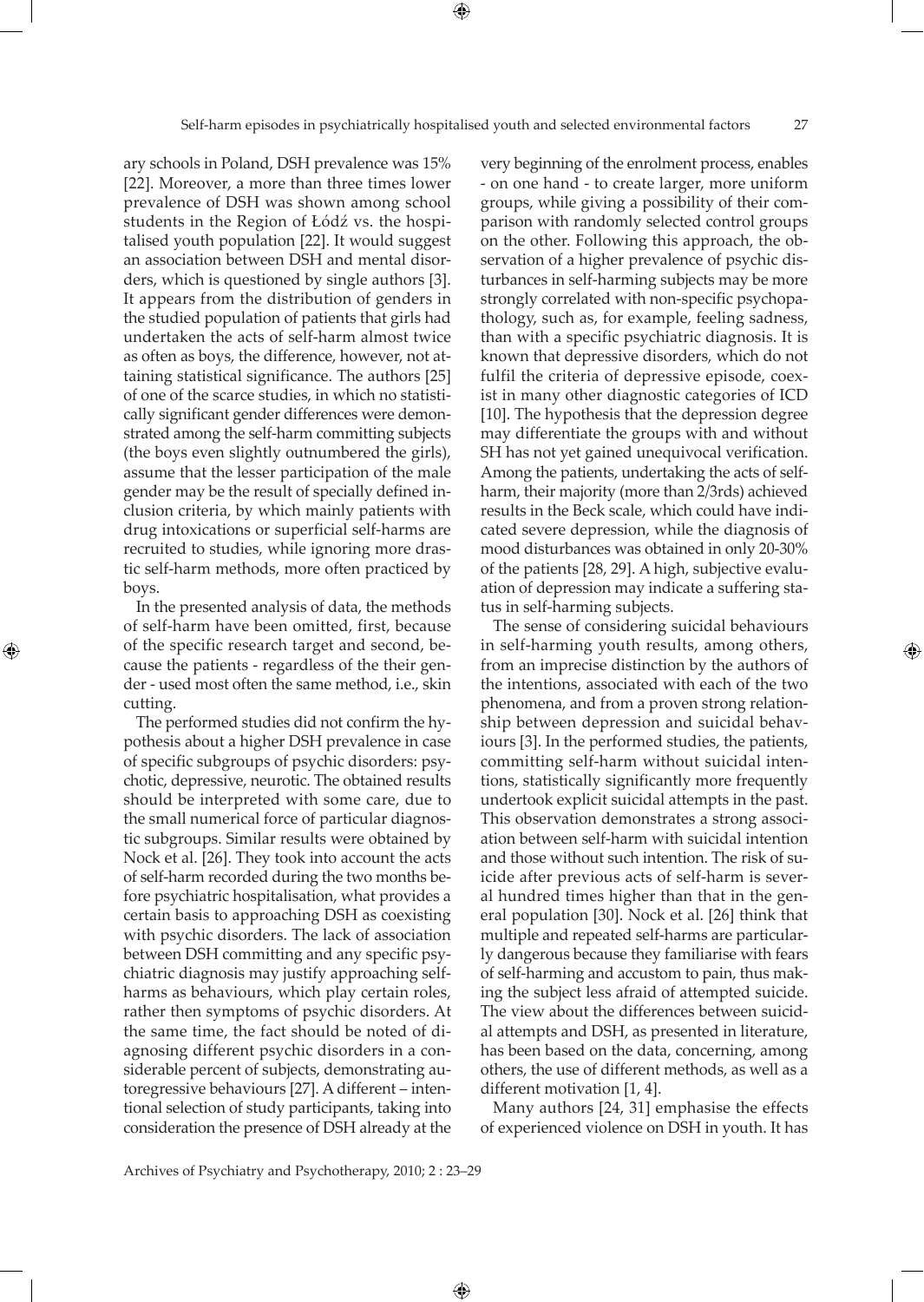28 Dorota Warzocha et al.

⊕

been demonstrated that young persons with episodes of deliberate self-harm experienced sexual abuse in childhood twice more often than physical abuse [12]. In turn, the role of physical ill-treatment in the development of autoregressive behaviours has been emphasised by Green [32]. In the group of ill-treated children, studied by her, 40% committed self-harm, while in the group of neglected children, DSH was identified in 17.2%, falling to 6.7% in children from non-pathological families.

Lack of proper bonds in the family may be at the base of DSH fixing [17], while proper family relations are perceived as protective factors in autoregressive behaviours [33].

In the presented studies, both sexual and physical violence turned out to be variables with statistically significant associations with DSH prevalence. According to Wycisk [34], the relationship between SH and violence experiencing may, among others, be explained by the mechanism of: internalisation of the aggressor's hostility, disturbed pleasure and pain sensations, dissociations within bodily sensations. Violence experiencing may also disturb the ability to modulate affectation, therefore, self-harms – when attempted by violation victims – may be a pathological way of affect control [35].

Numerous reports indicate a relationship between certain family situations and self-harm attempts, including disturbed communications in the family [20, 36], a loss of contact with relatives [23], the occurrence of depression in mothers [37]. In the last case, an association of mother's psychic disease with DSH was identified only in those patients, who evaluated their relations with mothers as unsatisfactory, while the depression itself of the patients' mothers, without any reference to family relations, did not increase the risk of DSH. Similar results were obtained in the reported study. Out of the five analysed family factors (parents' divorce, lack of support in the family, an association with DSH was demonstrated only in cases of experienced lack of support from relatives and the alcoholic problem in the family, which – as it is commonly known – strongly disturbs relations in the affected family. In the study by Hawton et al. [38], conflicts in the family turned out to be a significant risk factor for DSH only in girls. In the reported study, a separate analysis of risk

factors for girls and boys was given up because of the rather small number identified patients with self-harms. Evans et al. [33] indicate a possible, protective effect of family situation on selfharms, assuming that a complete, properly functioning and supportive family may effectively compensate for the consequences of numerous stresses.

#### **CONCLUSIONS**

During the last 3 years, a double increase of deliberate self-harm (DSH) prevalence was recorded among psychiatrically treated inpatients of the Department of Adolescent Psychiatry, Central Teaching Hospital of the Medical University of Łódź.

No significant relationship was found between DSH and the type of diagnosed mental disorders in the studied group of youth.

A significant association was demonstrated between current acts of DSH and history of suicide attempts in the past.

The alcoholic problem in the family, an experienced lack of support from relatives and sustained sexual abuse and/or physical violence may be the contributing factors, which trigger autoregressive behaviours of youth.

#### **REFERENCES**

 $\bigoplus$ 

- 1. Favazza AR. Bodies under siege: Self mutilation and body modification in culture and psychiatry (2nd ed.). Baltimore, MD: John Hopkins; 1996.
- 2. Hawton K, Rodham K, Evans E, Weatherall R. Deliberate self-harm in adolescents: self report survey in schools in England. BMJ. 2002; 23(74): 1207–1211.
- 3. Gmitrowicz A. 10 Europejskie Sympozjum nt. Samobójstw i Zachowań Samobójczych. Psychiatria i Psychologia Kliniczna. 2004; 4(4): 249–250.
- 4. Pattison E M, Kahan J. The Deliberate Self-Harm Syndrome. Am. J. Psychiatry 1983; 140(7): 867–872.
- 5. Hawton K. Sex and suicide. Gender differences in suicidal behaviour. Br. J. Psychiatry 2000; 177: 484–485.
- 6. Walsh B, Rosen PM. Self-mutilation: Theory, research, and treatment. New York: Guilford; 1988.
- 7. DiClemente RJ, Ponton LE, Harley D. Prevalence and correlates of cutting behavior: Risk for HIV transmission. J. Am. Acad. Child. Adolesc. Psychiatry 1991; 30: 735–739.

Archives of Psychiatry and Psychotherapy, 2010; 2 : 23–29

⊕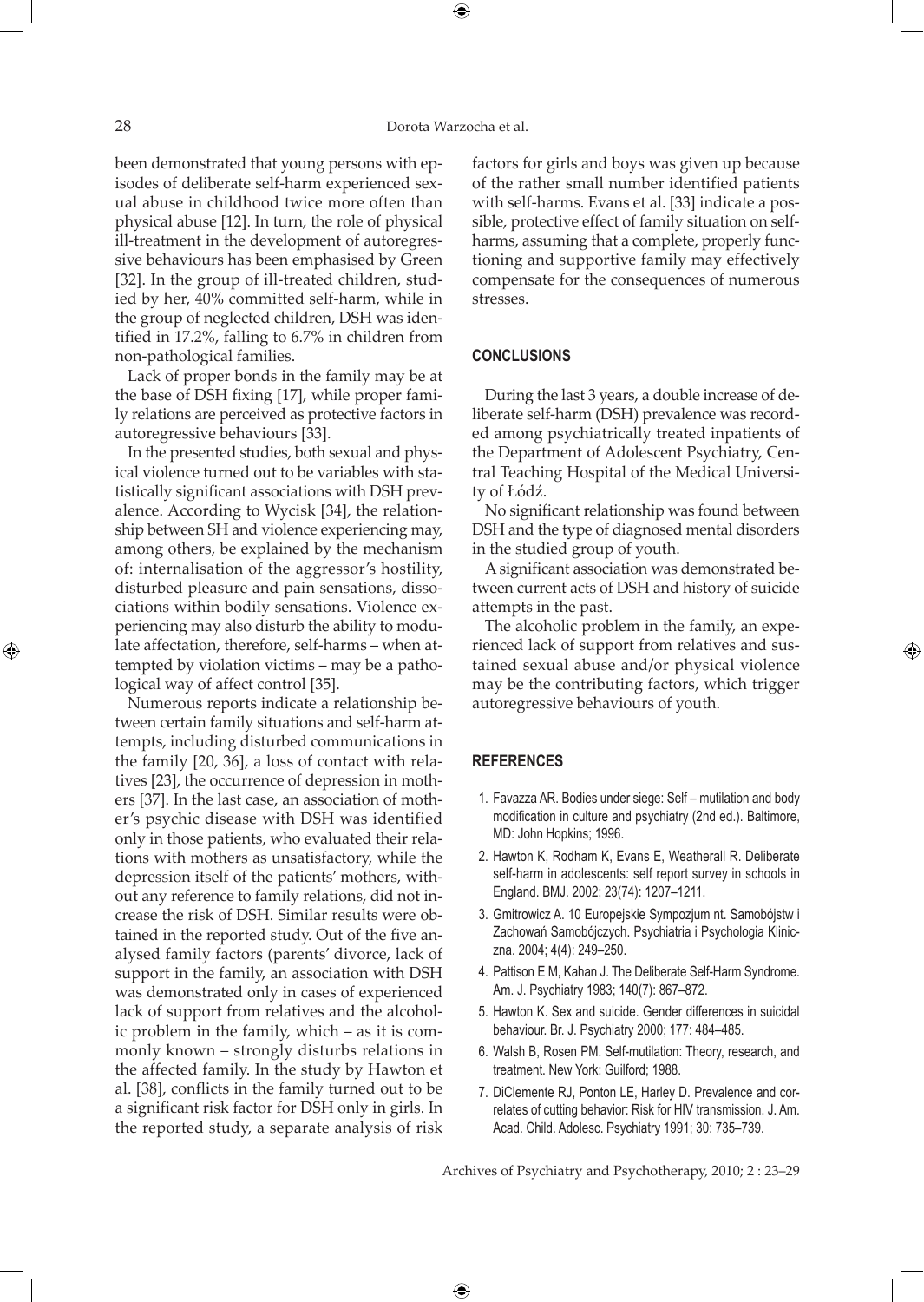Self-harm episodes in psychiatrically hospitalised youth and selected environmental factors 29

 $\bigoplus$ 

- 8. Nock MK, Prinstein MJ. Contextual Features and Behavioral Functions of Self-Mutilation Among Adolescents. Journal of Abnormal Psychology 2005; 114(1): 140–146.
- 9. American Psychiatric Association. Diagnostic and Statistical Manual of Mental Disorders. IV Edition. DSM IV. Washington; 1994.
- 10. Pużyński S, Wiórka J.(red.). Klasyfikacja zaburzeń psychicznych i zaburzeń zachowania w ICD-10. Badawcze kryteria diagnostyczne. Kraków – Warszawa. Uniwersyteckie Wydawnictwo "Versalius", Instytut Psychiatrii i Neurologii; 1998.
- 11. Strong M. A Bright Red Scream: Self mutilation and the language of pain. New York: Pengiun Books; 1998.
- 12. Babiker G, Arnold L. Autoagresja. Mowa zranionego ciała. Gdańsk: Gdańskie Wydawnictwo Psychologiczne; 2003.
- 13. Skegg K. Self-harm. Lancet 2005; 336: 1471–1483.
- 14. Olfson M, Gameroff MJ, Marcus SC, Greenberg T, Shaffer D. Emergency treatment of young people following deliberate self-harm. Arch. Gen. Psychiatry 2005; 62(10): 1122–1128.
- 15. Winchel R M, Stanley M. Self-injurious behaviour: A review of the behaviour and biology of self-mutilation. Am. J. Psychiatry 1991; 148(3): 306–317.
- 16. Favazza AR & Rosenthal RJ. Varieties of pathological self mutilation. Behavioural Neurology. 1990; 3: 77–85.
- 17. Van der Kolk B A, Perry JC, Herman JL. Childhood origins of self-destructive behaviour. Am. J. Psychiatry 1991; 148: 1665–1671.

⊕

- 18. Komender J. Upośledzenie umysłowe. In: Bilikiewicz A, Pużyński S, Rybakowski J, Wciórka J. eds. Psychiatria (tom 2). Wrocław, Wydawnictwo Medyczne Urban & Parker; 2002.
- 19. Brown J, Cohen P, Johnson JG, Smailes EM. Childhood abuse and neglect: specificity off effects on adolescent and young adult depression and suicidality. J. Am. Acad. Child Adolesc. Psychiatry 1999; 38: 1490–1496.
- 20. Johnson JG, Cohen P, Gould MS, Kasen S, Brown J, Brook JS. Childhood adversities, interpersonal difficulties, and risk for suicide attempts late adolescence and early adulthood. Arch. Gen. Psychiatry 2002; 59: 741–749.
- 21. Cyr M, McDuff P, Wright J, Theriault C, Cinq-Mars C. Clinical correlates and repetition of self-harming behaviours among female adolescent victims of sexual abuse. J. Child Sex. Abus. 2005; 14(2): 49–68.
- 22. Lewandowska A, Śmigielski J, Gmitrowicz A. Rodzinne czynniki ryzyka a samouszkodzenia u młodzieży szkolnej. Psychiatria i Psychologia Kliniczna 2004; 4: 224–233.
- 23. Rosen PM, Walsh BW, Rode SA. (1990). Interpersonal loss and self-mutilation. Suicide Life Threat Behav. 1990; 20 (2): 177–184.
- 24. Brown LK, Houck CD, Hadley WS, Lescano CM. Self Cutting and Sexual Risk Among Adolescents in Intensive Psychiatric Treatment. Psychiatr. Serv. 2005; 56: 216– 218.
- 25. Muehlenkamp JJ, Gutierrez PM. An Investigation of Differences Between Self-Injurious Behavior and Suicide Attempts in a Sample of Adolescents. Suicide Life Threat Behav. 2004; 34(1): 12–23.
- 26. Nock MK, Joiner TE, Gordon KH, Lloyd Richardson E, Prinstein MJ. Non – suicidal self- injury among adolescents: Diagnostic correlates and relation to suicide attempts. Psychiatry Research 2006; 144: 65–72.
- 27. Hawton K, Houston K, Townsend E. Psychiatric and personality disorders in deliberate self-harm patients. Br. J. Psychiatry 2001; 178(1): 48–54.
- 28. Ross S, Heath N. A study of the frequency of self-mutilation in a community sample of adolescents. J. Youth and Adolesc. 2002; 31(1): 67–77.
- 29. Ennis J, Barnes RA, Kennedy S, Trachtenberg D. Depression in self – harm patients. Br. J. Psychiatry 1989; 154: 41– 47.
- 30. Owens D, Horrocks J, House A. Fatal and non fatal repetition of self – mutilation in sysematis review. Br. J. Psychiatry 2002; 181: 193–199.
- 31. Romans SE, Martin JL, Anderson JC, Herbison GP, Mullen PE, Phil M. Sexual Abuse in Childhood and Deliberate Self – Harm. Am. J. Psychiatry 1995; 152: 1336–1342.
- 32. Green AH. Self-Destructive Behaviour In Battered Children. Am. J. Psychiatry 1978; 135(5): 579–583.

⊕

- 33. Ewans E, Hawton K, Rodham K. Factors associated with suicidal phenomena in adolescents: a systematic review of population-based studies. Clin. Psychol. Rev. 2004; 24: 957–979.
- 34. Wycisk J. Okaleczanie ciała. Poznań: Bogucki Wydawnictwo Naukowe; 2004.
- 35. Van der Kolk B A, Perry JC, Herman JL. Childhood origins of selfdestructive behavior. Am. J. Psychiatry 1991; 148: 1665–167.
- 36. Tulloh AL, Blizzard L, Pinkus Z. Adolescent-parent communication in self-harm. J. Adolesc. Health 1997; 21(4): 267–275.
- 37. Garber J, Little S, Hilsman R, Weaver K. Family predictors of suicidal symptoms in young adolescents. Journal of adolescence 1998; 21: 445–457.
- 38. Hawton K, Fag J, Simki S, Bale E, Bond A. Trends in deliberate self – harm in Oxford, 1985 – 1995. Br. J. Psychiatry 1997; 171: 556–560.

Archives of Psychiatry and Psychotherapy, 2010; 2 : 23–29

 $\bigoplus$